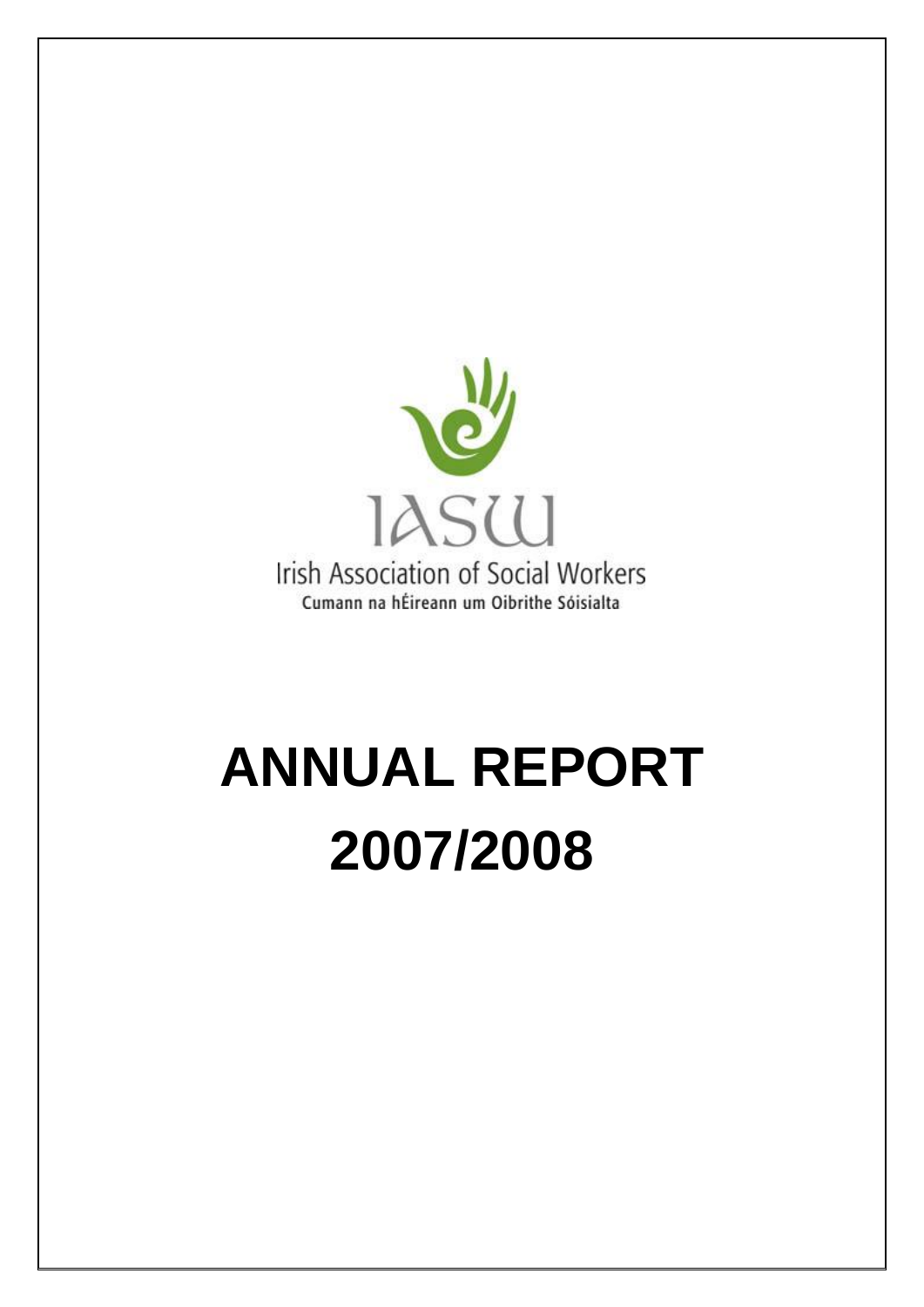# **Index**

|                                                                       | $\overline{4}$ |
|-----------------------------------------------------------------------|----------------|
|                                                                       |                |
|                                                                       |                |
|                                                                       | - 5            |
|                                                                       |                |
|                                                                       |                |
| Special Interest Group Social Work Adult Mental Health (SWAMH) 6      |                |
| Social Workers in Child and Adolescent Mental Health Services (CAMHS) |                |
|                                                                       |                |
|                                                                       |                |
|                                                                       |                |
|                                                                       |                |
|                                                                       | 10             |
|                                                                       |                |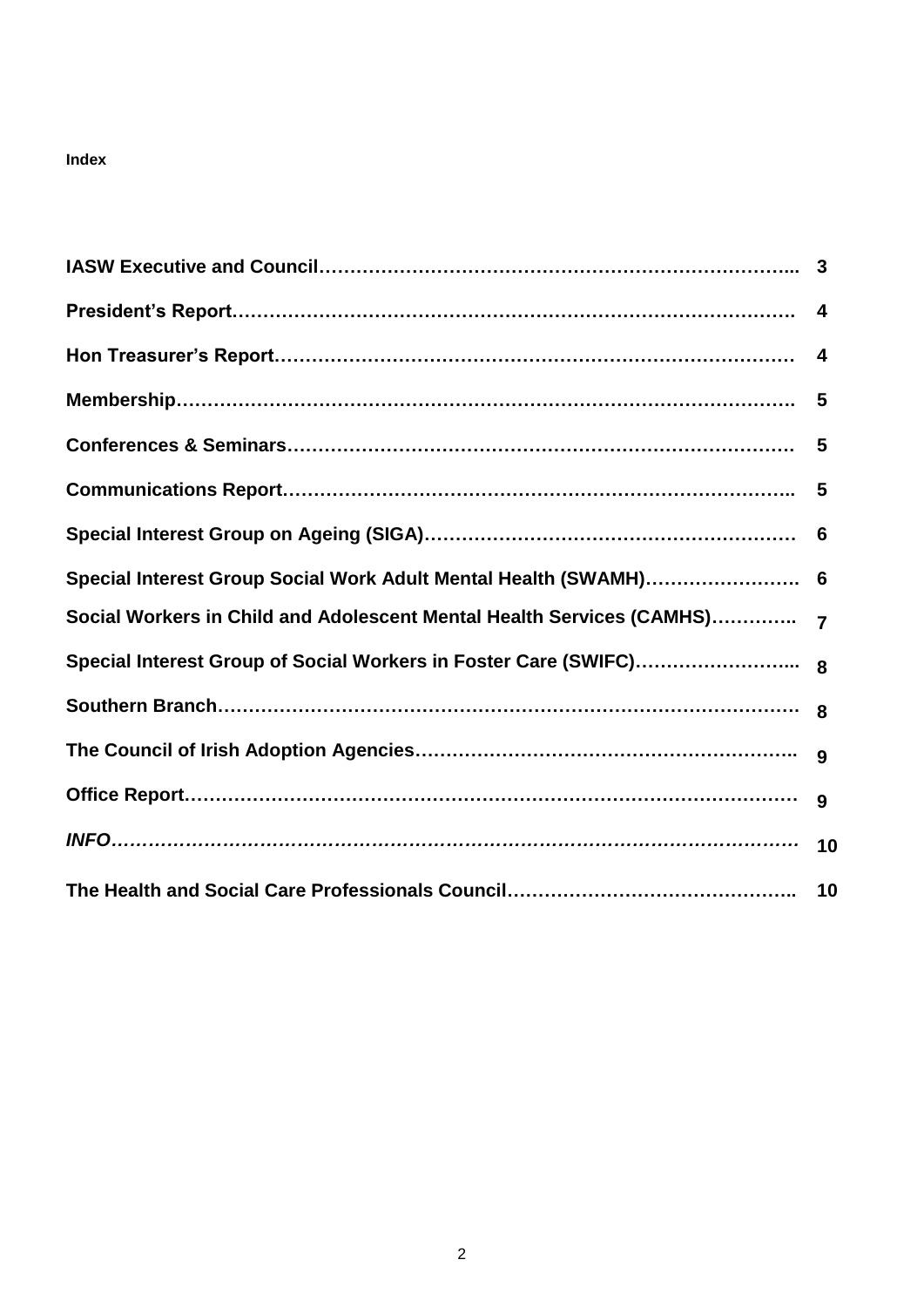# **Council of the Irish Association of Social Workers 2007- 2008**

# **Executive**

|                                               | <b>Position</b>                              | <b>Name</b>                               |  |  |  |
|-----------------------------------------------|----------------------------------------------|-------------------------------------------|--|--|--|
|                                               | President                                    | Marie Therese Mulholland                  |  |  |  |
|                                               | Hon. Secretary                               | Vacant                                    |  |  |  |
|                                               | Hon. Treasurer                               | Miriam Mooney                             |  |  |  |
|                                               | Communications                               | Declan Coogan                             |  |  |  |
|                                               | <b>Conferences and Seminars</b>              | Ita Long                                  |  |  |  |
|                                               | <b>International Affairs</b>                 | Vacant                                    |  |  |  |
|                                               | Membership                                   | Vacant                                    |  |  |  |
|                                               | <b>Executive Member</b>                      | Aoife McGrath                             |  |  |  |
| <b>Special Interest Group Representatives</b> |                                              |                                           |  |  |  |
|                                               | Ageing (SIGA)                                | John Brennan/Annette O'Callaghan          |  |  |  |
|                                               | <b>Child Care</b>                            | <b>Ineke Durville</b>                     |  |  |  |
|                                               | Child/Adolescent Psychiatry (SW in<br>CAMHS) | Declan Coogan                             |  |  |  |
|                                               | Journal                                      | Vacant                                    |  |  |  |
|                                               | Social Workers in Disability (SWID)          | Theresa McDonough/Anna Carroll            |  |  |  |
|                                               | Medical                                      | Vacant                                    |  |  |  |
|                                               | Adult Mental Health (SWAMH)                  | <b>Frank Browne</b>                       |  |  |  |
|                                               | <b>Student</b>                               | Vacant                                    |  |  |  |
|                                               | <b>SWIFC</b>                                 | Jean Lyons                                |  |  |  |
| <b>Regional Representatives</b>               |                                              |                                           |  |  |  |
|                                               | Eastern                                      | Pat Waldron                               |  |  |  |
|                                               | Southern                                     | Aoife McGrath                             |  |  |  |
| <b>Other Representatives</b>                  |                                              |                                           |  |  |  |
|                                               | Children's Rights Alliance                   | Vacant                                    |  |  |  |
|                                               | <b>IFSW Executive</b>                        | Monica Egan                               |  |  |  |
|                                               | NSWQB representatives                        | Monica Egan / Marie Therese<br>Mulholland |  |  |  |
|                                               | <b>NWCI</b>                                  | Mary Allen                                |  |  |  |
|                                               | <b>Council of Irish Adoption Agencies</b>    | Sheila Gallagher/Ann McCormack            |  |  |  |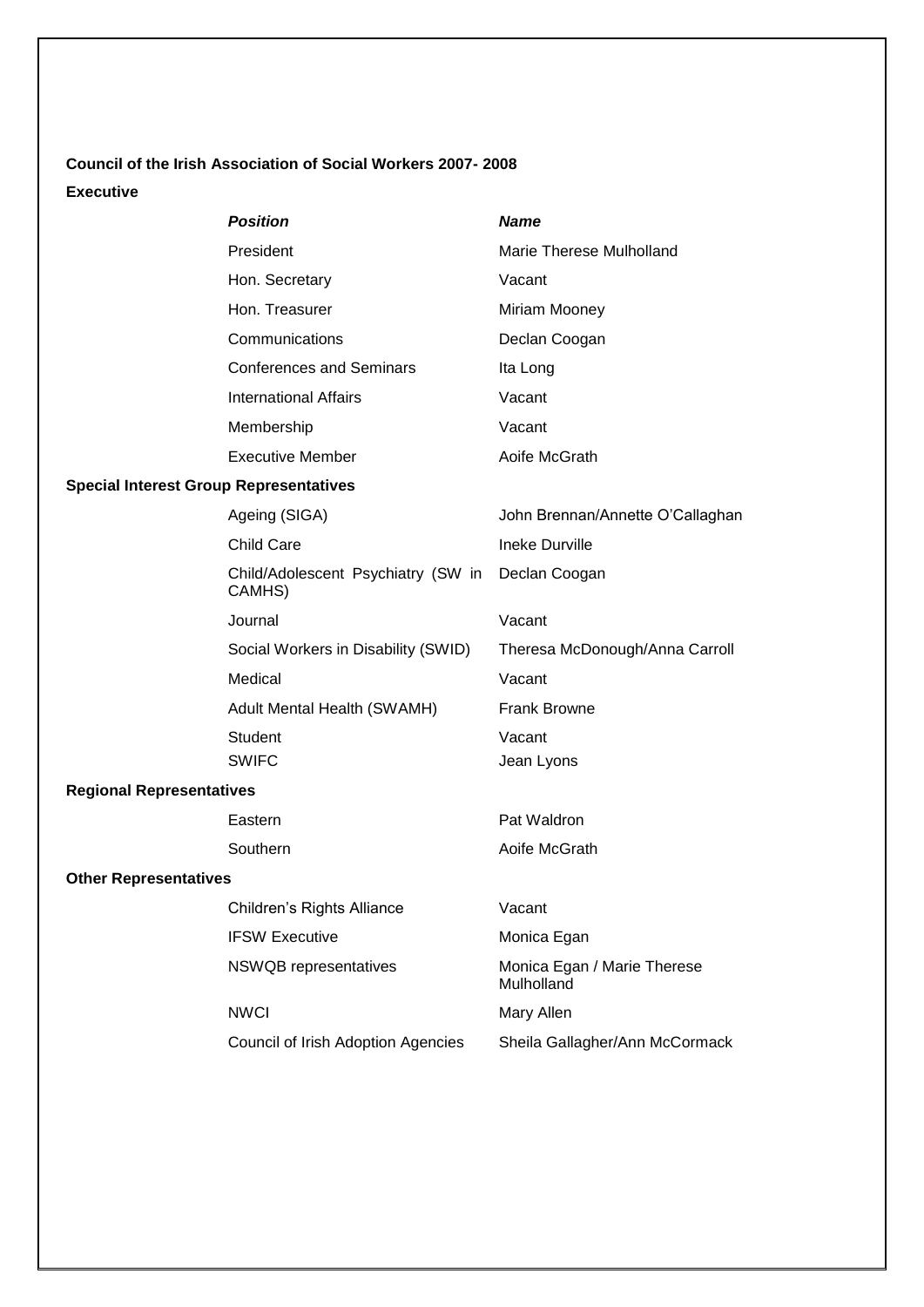# *President's Report*

Last year I outlined that the Association was facing many immediate challenges. At that time I thought that our problems could be solved more easily than transpired. This year we have faced many crises through no fault of our own. Our website provider had gone into liquidation and while we had taken remedial steps to recover our data, it has been difficult to ensure that our database is correct and up-to-date: as one of the office staff describe it "It's like trying to hold spaghetti in your hands". Throughout the year you will have received various appeals from us asking you to verify data and I thank you for your patience. Problems do not often come alone and we were to discover that the loss of the website had serious implications for collecting direct debits. Realex interfaced with the website and without this facility, collection of direct debits is now done manually. Errors have occurred and we have had to delay collection of direct debits while we established that our information was correct. Many man-hours have gone into this work which is now under control. The Company that took over our website through the liquidator has proved most unhelpful and we are continuing to pursue them to end our involvement with them.

We are not alone in our difficulties with the Company which took over our website. Another organisation had a similar experience and was put to large expense. The fact that Orla Cooke, Office Manager, left the Association to live in Peru immediately after last year's conference was a major blow to the office. She had devised many of the office systems and much knowledge went with her. I had thought that she could advise us from Peru but this has proved more difficult than any of us imagined. It became clear after some time that she would not be able to access the internet easily. At Conference last year we introduced you to Emer whom we had employed to bridge the gap. Orla had managed a short hand-over to Emer. Happily for Emer, but not for us, she was soon to be offered a much better job and we were at a loss again. Since that time we have had two part-time staff: Belinda who was with us for six months and Annie who is with us today. I want to thank Annie who has struggled with a complicated situation for some time. The dangers of depending on one individual and memory have become increasingly clear. It is clear that the Association needs to employ one, but preferably two administrators, who would be backed by a strong Executive who understand the office procedures of the Association. It is essential that we develop an office procedural manual as soon as possible. We have made a start on this and it is a task that needs immediate attention over the next few months. .

Despite the turmoil you can imagine through this description so far, we have worked to establish a new website. You have had a static website for some time. We investigated various providers and opted for a company called Doop Design, having considered many options and taken up references etc. We have agreed with Doop that we retain ownership of our information. They have provided us with training and we are ready to go live with phase one of the new website. Having eventually achieved a clean accurate database, we are in a position to talk with them about phase two which will include members' benefits. I wish to thank Miriam

Mooney in particular, for driving this initiative forward and encouraging many members of the Executive to understand this technical world more fully.

To recapitulate office administrative matters, our aim for end 2008 is to have:

- 1. A clean, accurate and up-to-date database of all matters pertaining to members
- 2. An office procedures manual
- 3. A fully functioning website

There is a lot of work in progress at the moment and we are aiming for completion in early summer.

Many positive things happened over the year. We have had a higher profile in the media and I refer you to our display here today. I wish to thank Declan Coogan for being so available and responsive to the media. This has drawn attention to current issues that are important to us as a profession and has kept our profile high.

I wish also to thank Ita Long who took major responsibility in organising today's Conference. Throughout this year, all of the Executive have been willing to take on tasks beyond their role and give much time. I thank Miriam, Aoife, Declan and Ita for their commitment and support.

The usual work of the office has been ongoing and we have dealt with many queries from members, nonmembers and the public. We have produced one issue of the Journal and another one is at an advanced stage of production. I wish to thank Monica Egan and Trish Walsh for their work on these Journals. You have also received many communications through email and regularly in *INFO*. Ita and Aoife have been responsible for the production of *INFO* and I thank them on your behalf. As usual we have sent reports and letters, responded to requests for social work opinion on a variety of issues to government departments and we have met with the Union to forge stronger links, so that the profession is well represented. There has been much activity in special interest groups and in particular the Southern group, which has shown great commitment and much support to Executive.

Now we need to look to the future. We need a strong Executive, where more volunteers take specific roles and thus the workload would be shared more. We need to develop the office to deal with the considerable workload and to ensure that a change in personnel does not unduly affect the day-to-day operations. The new Executive has to decide on a strategy and decide how to achieve goals on a year-to-year basis. The rescue operation has happened and now the Association can build on the positive energy that social workers have to invest in the profession

**Marie Therese Mulholland (President)**

# *Hon. Treasurer's Report*

2007 has been a year of considerable change and challenge for the Association. The liquidation of our Web & Database provider, the departure of our office manager, Orla Cooke, and the incompatibility of our new computer software (Vista) with the AIB Ibanking system, and with some of our members' computers, all posed challenges for the Association.

However, despite the above we have managed to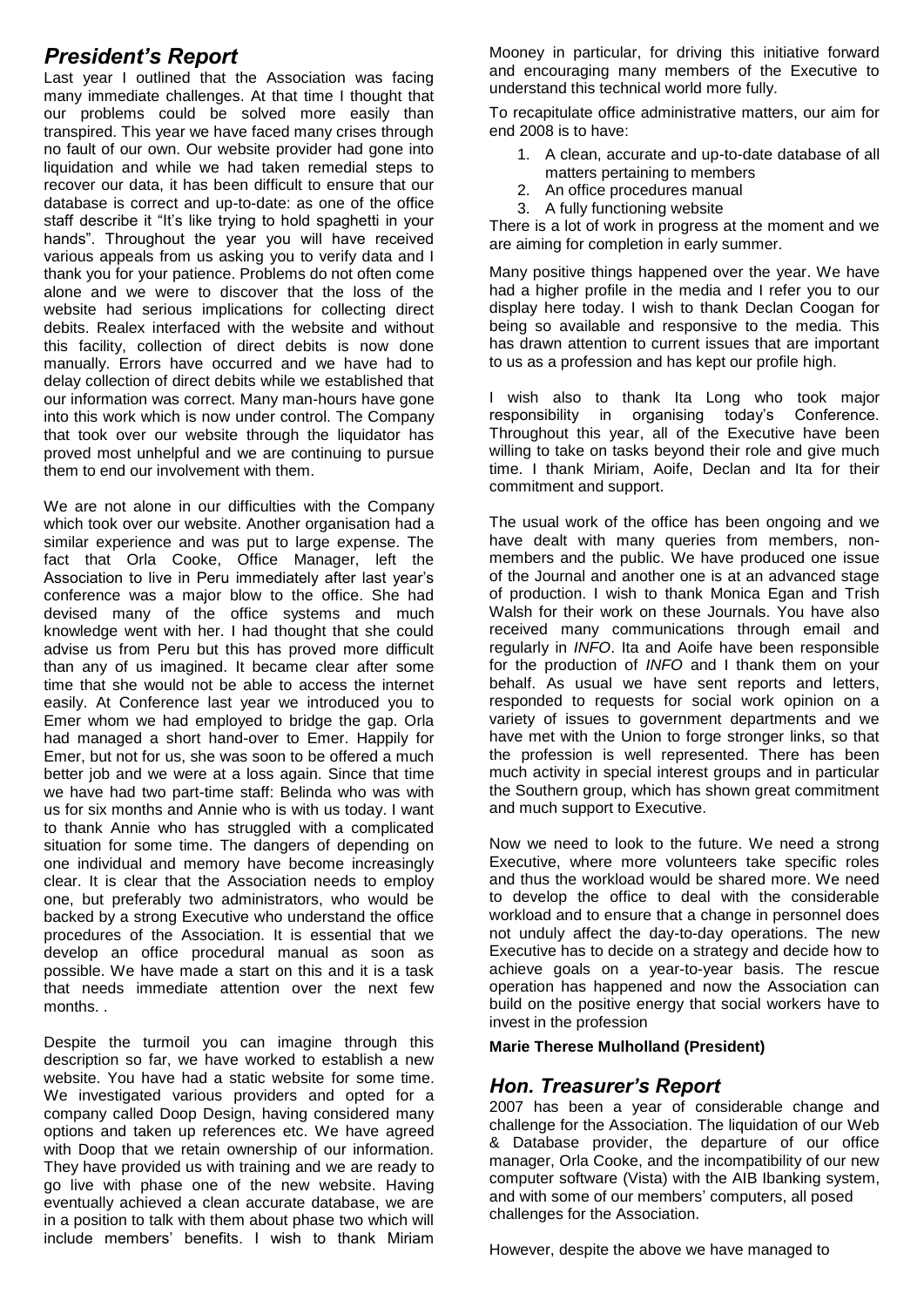achieve a 5.37% increase in subscriptions.

Following negotiations with AIB we have ensured an increase in bank interest payments on our deposit a/c. Overall income is down by 5.19% mainly attributable to a decrease in advertising receipts.

During 2007 we purchased two PCs, a printer and laptop. We also commissioned DOOP to create a new Website. We chose DOOP following a rigorous selection process and have been satisfied with their service todate.

A new category of expenditure on 'Subcontractors' occurred during the year as we needed to source expertise to advise on choice of Web Design company. database & problems associated with Vista. The continued financial stability of the Association is dependant upon, at least, maintaining (and ideally increasing) the current level of membership and augmenting its income from advertising. Executive and Council, along with the office admin staff have all worked really hard throughout the year to meet the challenges. I wish to thank all concerned for this effort and for the teamwork involved. I will be stepping down as Treasurer this year but do hope to remain involved, particularly with the website. **Miriam Mooney (Honorary Treasurer)**

# *Some statistics on membership.*

| Full time workers    |  |    | 73% |
|----------------------|--|----|-----|
| Part-time workers    |  |    | 7%  |
| Non-working, Retired |  | ୍ୟ |     |
| Overseas             |  |    | 11% |
| <b>Students</b>      |  |    | 7%  |

These are approximations.

# *Conferences & Seminars Report:*

The 2007 Annual Conference took place in April last year. The title of the Conference was *'Do Men Matter? Gender Inclusion & Social Work Practice'.* The conference speakers were Prof. Bríd Featherstone from Bradford University, Dr Jonathan Scourfield from Cardiff University and Prof. Alastair Christie from University College Cork. The next edition of The Social Work Journal will be based on the Conference. We hope that this will be available in May.

We had to postpone the seminar on Research with Suzanne Guerin but hope to run this seminar in the autumn.

Ideally it would be great to be able to plan conferences and seminars well in advance of events taking place and be able to produce a brochure of events for a twelve month period. However, this would require a small committee of members. So if any members would be interested in being involved in the planning of conferences and seminars, please contact the office at office@iasw.ie. Once the planning of the programme is completed, it should be possible to do the work of the committee by email. I hope that some members will consider getting involved.

# **Ita Long (Conferences & Seminars)**

# *Communication's Report*

The core public relations objectives of the Association over the last year have included: bringing to the attention of the public the concerns of social workers and of the different people with whom we work and the highlighting of the wide variety of tasks in the social work profession. It seems that when our Association informs media outlets about our concerns and identifies stories that may be of interest to the general public (while respecting confidentiality), we may find an open ear. We also discovered earlier in the year since our last AGM, that it can be useful to make contact with other nongovernmental organisations such as our joint campaign with other agencies in July 2007. The position we took as an Association in relation to this issue, demonstrates an effective public relations policy in operation, insofar as we articulated a position in a direct response to members contacting the office and asking the Association to represent their views.

Responding to the requests of social workers and working with the social worker members who had contacted the office about this matter, Marie-Therese Mulholland and I were in contact with, and formulated a press release and sent letters to the Departments of Justice Equality and Law Reform and to the Department of Health and Children, outlining our concerns about the situation of Roma families living on the Ballymun/M50 roundabout in July 2007. A press release was sent to all media outlets and I had a number of telephone discussions with some journalists and reporters. The Association was invited to join in a media campaign facilitated by Pavee Point and a number of nongovernmental organisations. Having discussed this with members of the IASW Executive, the Association supported the campaign, was listed as one of the sponsoring organisations and I represented the Association at the Pavee Point Press Conference on  $18<sup>th</sup>$  July 2007. The views of the Association were represented in the Irish Times on  $20<sup>th</sup>$  July 2007 and on the front page of the Saturday Review section of the Irish Times on 21<sup>st</sup> July and page 5 of the Irish Times on the same day. I also represented the views of the Association on the Morning Ireland programme on RTE Radio One on Thursday 19<sup>th</sup> July 2007.

The views of the Association were further represented throughout the year in articles in the following media, among others:

mong enceent.<br>The Evening Herald, 25<sup>th</sup> October 2007; the Irish Times 18<sup>th</sup> December 2007; the Irish Times, 18<sup>th</sup> February 2008; the Sunday Tribune,  $9<sup>th</sup>$  March 2008; the Sunday Independent  $16^{th}$  March 2008; the Irish Times,  $17^{th}$ March 2008.

On  $6<sup>th</sup>$  March 2008, with the support of the Association, John Brennan had a letter published in the Irish Times in relation to the concerns of the Special Interest Group, Social Workers on Ageing. This also led to a number of follow-up interviews on local and national radio and newspapers, further highlighting both the needs of the people with whom social workers in that special interest group work, and the diversity of social work roles and interests.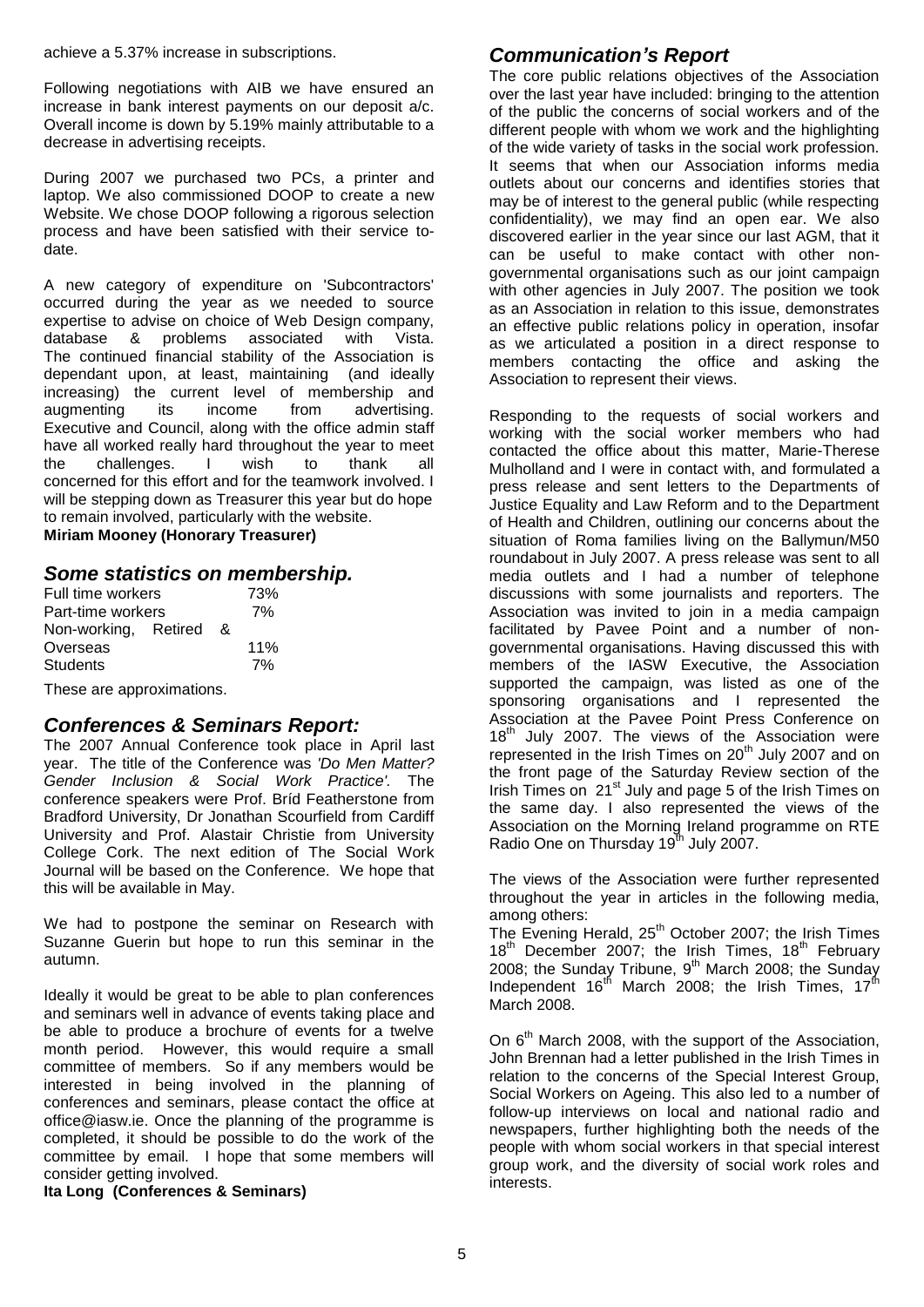All of us who accept active roles within the Association carry out such work in addition to our social work employment in different services. This means that we cannot, as an Association, monitor every single media outlet to note whenever the Association is referenced. Therefore we would appreciate it if members would contact the office to record any mention of the Association and members' views on such coverage. It also means that when liaising with the media in relation to any social work matters outside the field of our own experiences, the Association must rely heavily on the contributions of members regarding concerns and stories that need to be brought to the attention of the public. We thank those members who have contributed to bringing our Association more into the spotlight in a positive manner and look forward to the on-going proactive involvement of members who contact the office to assist us in articulating a view of the Association in the public arena.

**Declan Coogan, (Communications Co-ordinator)**

# *Special Interest Group on Ageing (SIGA)*

**Chairperson:** John Brennan, **Secretary**: Marie Kilty, **Deputy Secretary:** Kristen Murphy

#### **SIGA AGM 2008**

Marie Kilty and John Brennan remained on as group honorary secretary and honorary chairperson respectively. Kristen Murphy was elected deputy secretary.

#### **Meetings**

The Special Interest Group met monthly over the past year in the Royal Hospital Donnybrook. The meetings have been well attended and generally lively affairs. We have welcomed social workers employed in an everwidening circle of agencies and hope that this trend continues.

## **Representation**

Patricia Daly stepped down as representative of the SIGA on the IMPACT National Vocational Group. Sarah Marsh stepped down as the SIGA representative on the IASW Council. She continues in her role as a director of Age Action Ireland. We would like to thank them both for their input over these last few years. Annette O'Callaghan was elected as the new SIGA representative on the Council.

#### **Issues of concern to members of the SIGA**

Most, if not all of the issues raised in last year's Report continued to spring up as agenda items during the year community social work posts; shortage of long-stay beds; community services for older people; the effects of the reduction in many services; the inconsistencies and inequities within the health and social care systems; the privatisation of services, plus the government's 'Fair Deal' proposals. The SIGA joined with Age Action Ireland in calling for greater consultation on these proposals. This effort appears to have had some positive effect. The 'Fair Deal' proposal is now the subject of legal and constitutional debate, so it remains to be seen when, if ever, it will finally emerge. In the

meantime, the residential care funding system continues to be inconsistent and inequitable.

The Health Information and Quality Authority (HIQA) was set up a statutory basis this year. HIQA incorporates the existing Accreditation Board and the Social Services Inspectorate (SSI). The national standards for nursing home care were developed by HIQA during 2007 via a working group made up of representatives of public, private and voluntary agency representatives, including the IASW. These standards were launched in March 2008. The inspection teams are being recruited at the time of writing this report. The development is a most welcome one. It will hopefully be in place by 2009.

In late 2007, a number of HSE areas started to cutback on financing home care packages because of reported budgetary difficulties. Since then, cutbacks have been reported in other community services, including home help and respite services. This is having a serious negative effect on older persons and their carers. It compounds the effects of the HSE embargo on recruitment of staff felt by all of us during 2007. At the time of writing, the SIGA has highlighted this issue in print and on radio – the effort is on-going!

Primary Care teams are being established and a number of social workers have been recruited across the country. However, the embargo is also having it's negative effects in this area of activity – the process has almost ground to a halt, so that social workers who were interviewed for teams during the year, have not been able to take up post, or they have been assigned to child protection work.

## **Projects**

The sub-group on 'assessment' continued its work during the year and hopes to have a draft for piloting by April 08

#### **Seminar**

A seminar was postponed because of the financial cutbacks across the HSE services.

## **Finally**

Many thanks to the Royal Hospital for once again facilitating our meetings and to Carmel, Social Work Secretary in the hospital for her continued administrative support.

**John Brennan (Chairperson)**

# *Special Interest Group Social Work Adult Mental Health (SWAMH)*

## **2007/8 Executive**

**Chairperson**: Frank Browne; **Hon. Secretary**: Edel Finnegan; **Treasurer:** Donal O'Malley

## **SWAMH's Objectives Include**:

- 1. Representing social work in the development of best practice within mental health services.
- 2. Organising Continuous Professional Development days to contribute towards the professional development of social workers within adult mental health.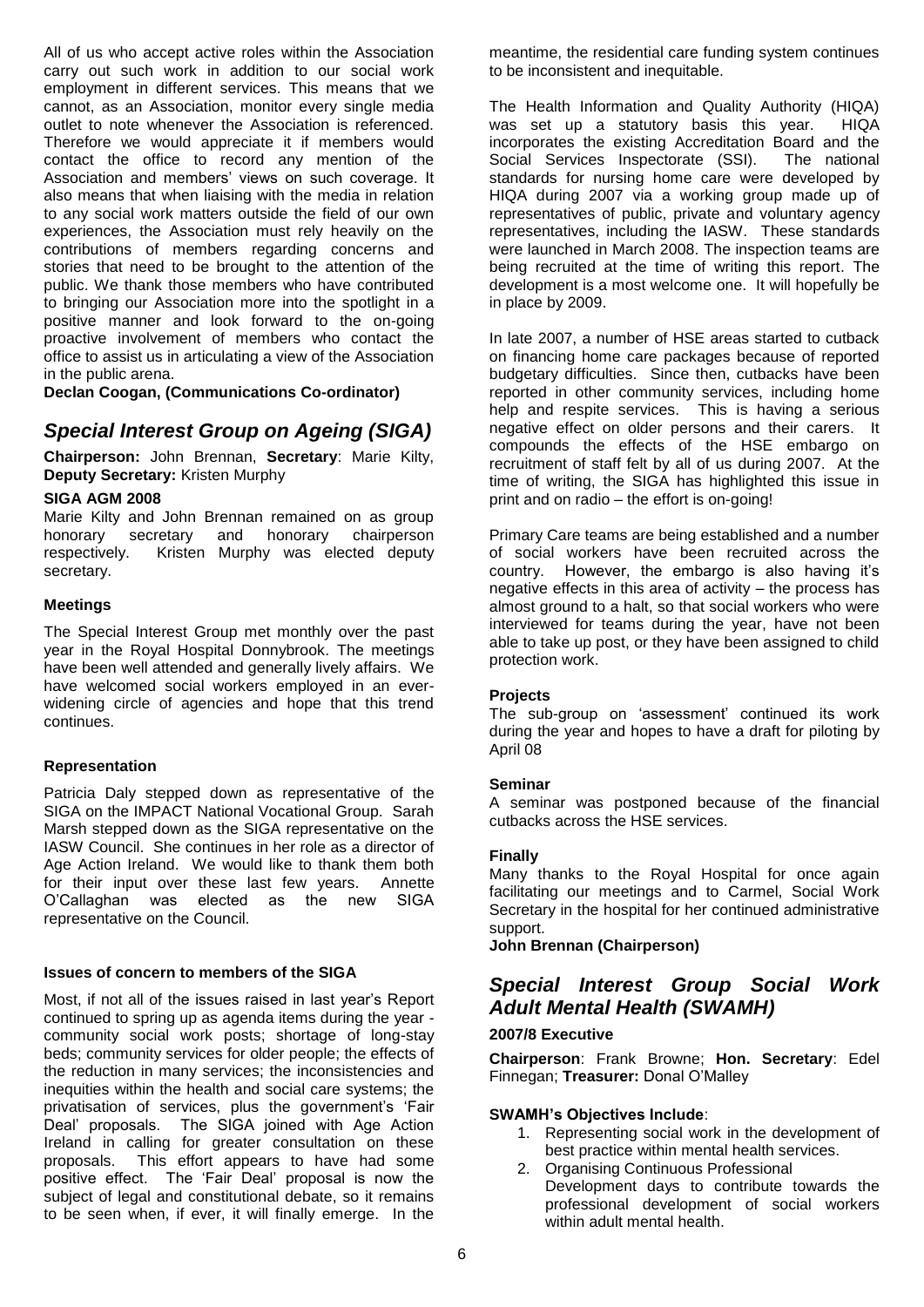3. To provide a forum for adult mental health social workers to share knowledge and practice experiences.

## **Current Situation**

There are over 150 adult mental health social workers in the Republic. However there are still community mental health teams in parts of the country without a social worker or with a social worker covering more than one team. There are also social workers, particularly in the North East that do not have access to a social work line manager. SWAMH is most concerned about these two issues and is writing to key managers within the HSE to address them

Over 100 members are now on our email database and relevant information is circulated between members. SWAMH has an agreed description of the adult mental health social work role, which is on IASW's web site. The 3 key areas of practice are case management, psycho-education and counselling.

The 2001 Mental Health Act is now fully implemented. Part 2 of the Act is being reviewed and SWAMH has made a submission.

SWAMH is most concerned at the delay in implementing a fully trained Authorised Officer Service.

SWAMH is also concerned that the key recommendations of "Vision for Change" with regard to how services are to be funded and managed, has yet to be implemented.

## **Continuous Professional Development Days**

Since our last AGM we have organised the following CPD days: In June the St John of Gods mental health service' early intervention team with young persons experiencing psychosis, presented a CPD on the topic 'Early Intervention in Psychosis'. In November we had a CPD day on the topic of 'Recovery through Empowerment.' The focus was on using a recovery model developed by Mary Ellen Copeland (WRAP) - Wellness Recovery Action Planning. Finally our AGM 2008 was held in March. We had presentations by the CEO of Irish Advocacy, a presentation on a therapeutic technique called Mindfulness and a work shop on the role of Authorised Officer.

## **Executive 2008/9**

A new committee was elected but a chair was not decided on but will be agreed at the first committee meeting in May. The Executive posts agreed are: **Hon.Secretary:**Anne Duffin. **Treasurer:** Donal O'Malley

#### **Working Groups**

SWAMH has a number of working groups led by individuals in the following areas: Later Life Psychiatry -Damien Nolan; Post-Qualifying Training - Patricia Doherty; Ethnicity Group - Stephen Garland.

SWAMH also has a link person to IASW Council in Frank Browne, and to IMPACT Trade Union in Donal O'Malley.

I would like to thank all those who have committed their time and energy to the professional development of their colleagues and to development of improved public services.

**Frank Browne (Chairperson (SWAMH) 2008)**

# *Social Workers in Child and Adolescent Mental Health Services (CAMHS)*

#### *Continuing Concerns - Review of the Mental Health Act 2001, and Draft National Policy on Assessment/ Admission of Children.*

Since the last AGM of the IASW, our special interest group has had three regular meetings of the national group, two of which took place in Dublin and one in Cork. We would like to thank those who hosted our meetings and facilitated our clinical practice workshops during the past year.

Last year we reported that neither the IASW nor the CAMHS group was consulted in the drawing up of draft HSE regulations in relation to the assessment and admission of children to in-patient units. The CAMHS group submitted a paper outlining the question that needs resolving from the point of view of social workers in CAMHS and those who avail of our services. We were then invited by the HSE to comment in February 2008 on the further revised draft of these guidelines and it is hoped that we will continue to be consulted on such matters. We hope that in time our papers will be available on the IASW website as before, when the members' only section is established.

## **Consultations with IMPACT and HSE**

Following our meeting in February 2007 with Kevin Callinane from IMPACT, we can report this year that some of us are representing social workers at the reconvened IMPACT/HSE Forum which has a brief to monitor the implementation of the policy document "Vision for Change". Acknowledgement is particularly due to Sheila McKenna and David Hughes who have made contact with the Union a priority. As a result of our involvement with IMPACT, the Union continues to support the position that if a conflict or grey area emerges in relation to work practices, CAMHS social workers can refer back to already existing practices until such time as IMPACT negotiations with the HSE on these issues are complete. Credit is also due to Kevin Callinane, who has demonstrated a determination to include social workers in the implementation and review process, following committed contact from Sheila McKenna and David Hughes.

#### **Submission to the Mental Health Commission, February 2008.**

Early in 2008 the Mental Health Commission published an open invitation to the public and to organizations, to submit comments as part of a statutory review of the operation of parts of the Mental Health Act 2001. Neither the IASW nor social workers in CAMHS were consulted in the drafting of regulations under the Act but nonetheless our group made a submission to the Commission outlining the concerns of members of our special interest group and the people with whom we work. We hope that this submission will be included in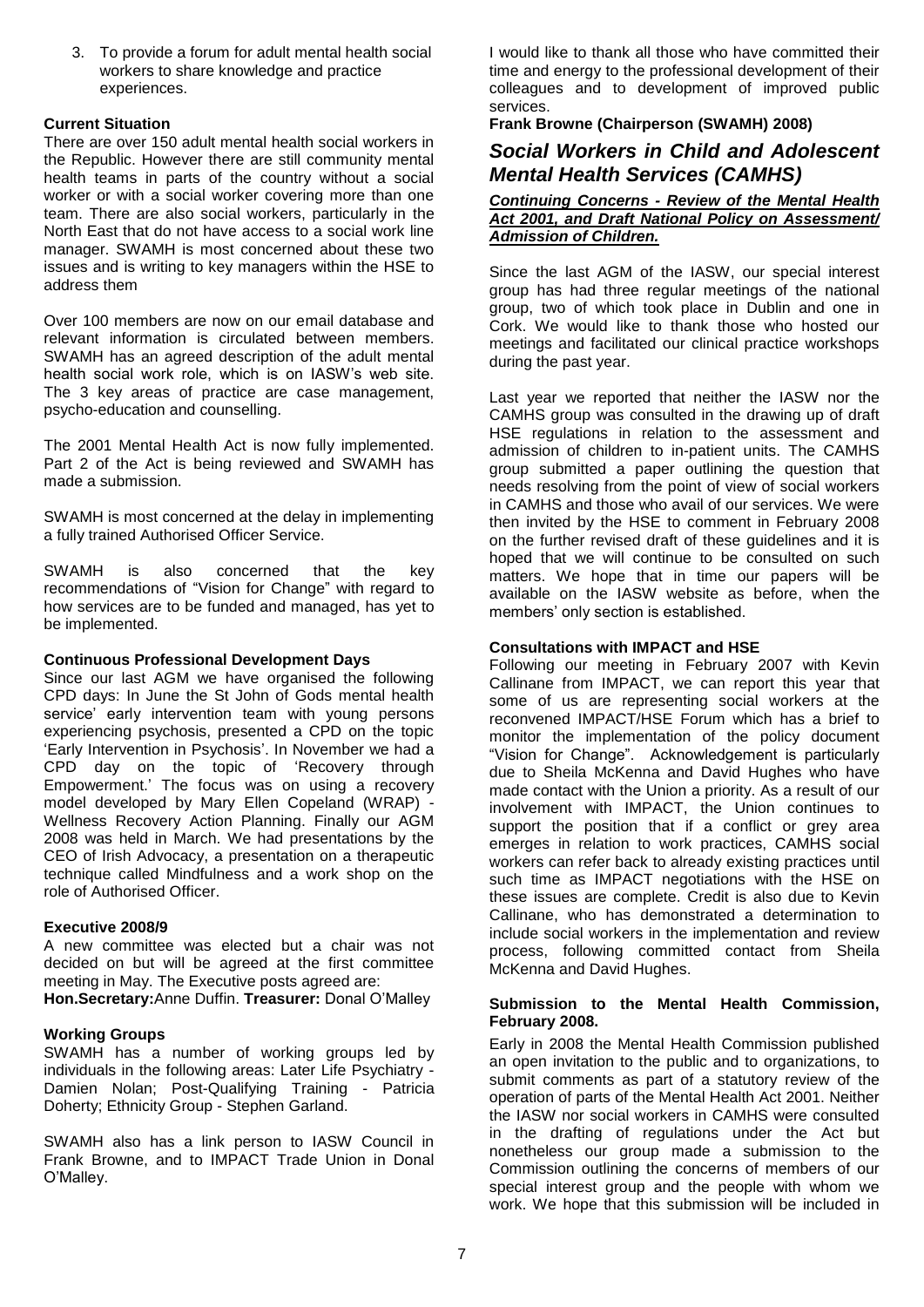the 'members only' section of the IASW website when it becomes fully operational.

## **New Committee and Priorities for 2008.**

The committee of social workers in CAMHS over the past year included Sinéad Freely, Mary McNamara, Sheila McKenna, David Hughes, Lazarus Gildolf and Declan Coogan. Caitríona Hanley and Mary Donohue were added to the committee of social workers in CAMHS at our AGM on 11<sup>th</sup> February 2008. Sinéad Freely was elected as Chairperson and Declan Coogan was elected as Public Relations Officer, as our group agreed with the proposal to share among the committee, different tasks which have required additional work from members. As this is my last report to the AGM on behalf of social workers in CAMHS, I would like to thank the Committee members, especially Sheila McKenna, Mary McNamara, David Hughes and Sinéad Freely who have made my chairing of the CAMHS group an enjoyable and much easier task over the last year. I would also like to acknowledge Nicola Byrne, Aisling Kearney and Margaret Ryan who were part of the Committee in the planning and smooth running of our successful conference in 2006. I would also like to thank the social workers who attended and took part in our meetings over the last four or five years, making our clinical practice and business meetings an enjoyable experience and an effective use of our time. I would like to wish Sinéad every success in her chairing of the Committee, a task that has become more complex over the last few years, but much easier with the support of a hardworking committee.

The priorities of the CAMHS committee for the coming year include continuing consultation with the HSE in relation to guidelines for the assessment and admission of children to mental health services and on-going involvement with the IMPACT/HSE Forum on the implementation and review of the "Vision for Change" policies.

Anyone can contact any member of the committee to raise any issue of concern and for any information in relation to our work. I would like to thank everyone on the committee for commitment to the work we have undertaken, for their generosity and for their contribution of ideas and their skills.

**Declan Coogan (Public Relations Officer, CAMHS.)**

# *Special Interest Group of SWIFC*

The Social Workers in Foster Care committee have been pursuing the resolution adopted at last year's AGM to find out more about how foster care services are organised nationally. The results of a questionnaire are being analysed and will be presented at a Seminar being organised jointly with the Irish Foster Carers' Association in May 2008. Much time has been invested by the Committee during the year in the design, circulation and return of the questionnaire on foster care structures but it is anticipated that it will be time well spent as it should provide a pool of very useful information. The title of the Seminar which is to take place in Ardilaun House Hotel, Taylors Hill, Galway on Friday 23<sup>rd</sup> May 2008 from 9.00am – 3.45pm is *'Working in Partnership. Raising the Standards'.* This seminar will also be addressing the issue of standards in foster care and we are currently canvassing the views of SIG members on the present level of adherence to the National Standards for Foster Care. The feedback received will be reflected in the discussion at the Seminar in May.

The Group also made a submission in February to the Joint Committee on the Constitutional Amendment on Children through the IASW office.

The SWIFC AGM will be held following the May seminar in Galway and we aim to discuss setting up regional SWIFC groups to maximise the level of participation of members nationally. It is intended to devote more time during the coming year to sharing information among members throughout the country on aspects of clinical practice in the area of foster care.

**Cahal McHale (SWIFC Assistant Secretary) [cahal.mchale@hse.ie](mailto:cahal.mchale@hse.ie)**

# *Southern Branch Report*

The Southern Branch moved into a dynamic second year in 2007 with a proactive Committee which included Terry Bradshaw (Chair), Annie Kelly (Vice-chair), Rachel McCormack (Secretary), Orla Jennings (Treasurer), Ann Doolin O'Brien (CPD Officer), Aoife McGrath (Southern Rep), Carmel Donovan (PR Rep), and members without portfolio including Carol Buckley Lyons.

Many objectives were outlined by them in 2007, which proved to be an exhaustive but proactive year for the committee. The Southern Branch continued to focus on facilitating free continued professional development workshops on a bi-monthly basis. The workshop topics were diverse in nature from suicide awareness and treatment, fostering/adoption research findings, to social work in medical settings.

Further to this, two Committee members Rachel and Orla formed a core part of the organising Committee of the National Conference titled 'Child Protection and Welfare Social Work: A Changing Profession in a Changing Ireland." The conference proved to be a huge success in terms of unprecedented turnout, and the national media coverage it generated. Also the conference was the first initiative of its kind in terms of utilising an inter-agency power of the HSE, UCC and IASW. The media coverage from the conference highlighted the complex nature of social work practice, and the resource issues that impact on daily social work practice. The Southern Branch continued to harness the influence of the media until the end of the year in order to highlight new service challenges in the HSE (the introduction of the employment controls) and how this impacts on best practice. In terms of media activity the Southern Branch is not only focused on highlighting resource issues but also promoting the expertise of Social Work in practice. In this regard other media liaisons included Terry very recently presenting his expertise on Interviewing Children for RTE Radio 1.

Further to the continual professional development focus in 2007 the Southern Branch also prioritised local issues with regard to policy and staffing and service difficulties. One of the key issues was investigating the ad-hoc resourcing and role-out of Primary Community & Continuing Care Teams (PCCC) and the inclusion of Social Work. In relation to this issue formal meetings were convened by the Southern Branch, with local HSE managers, Childcare Managers, Principal Social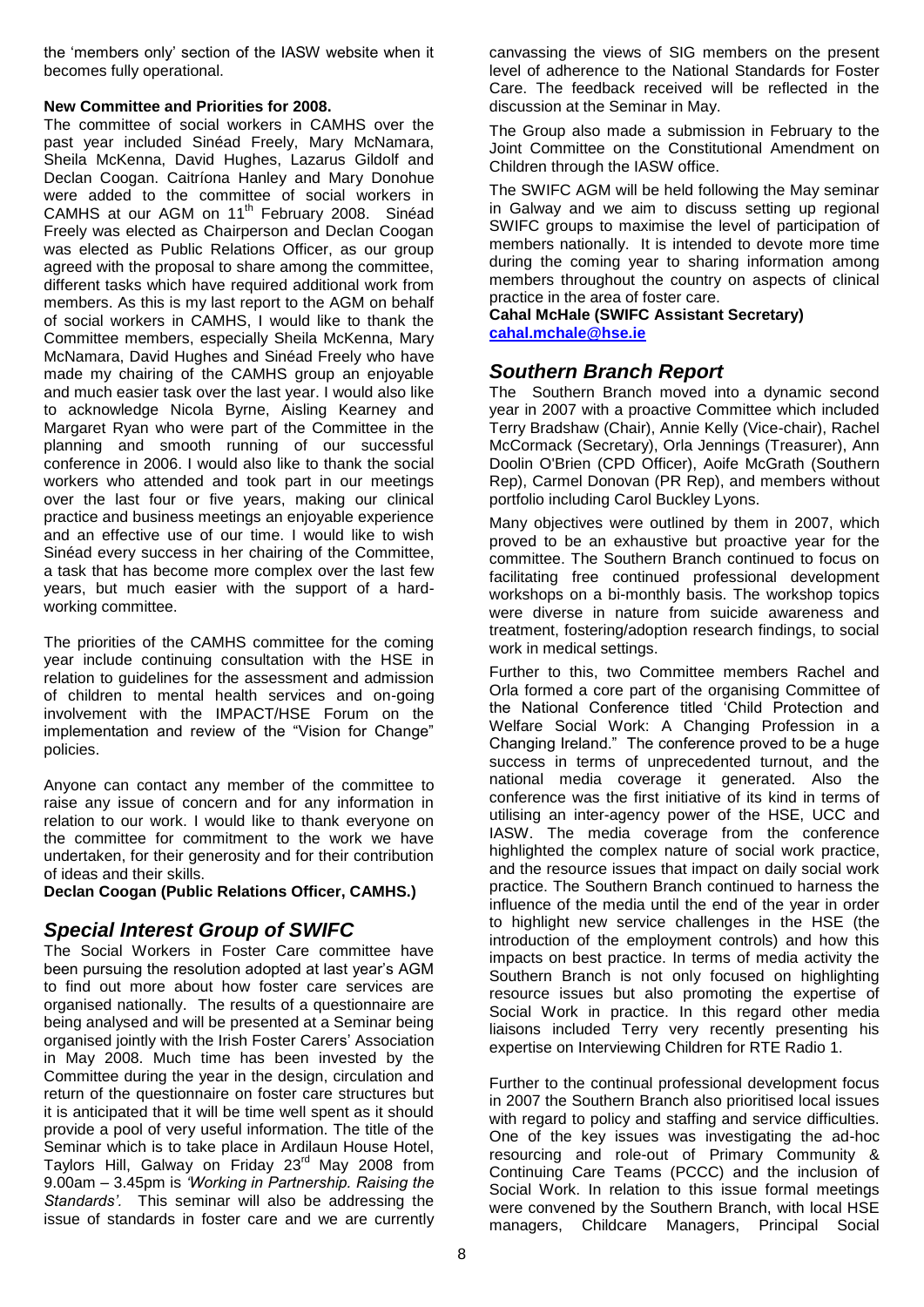Workers and PCCC Social Workers. Such meetings facilitated the sharing on information, provided an education component to management as to the generic role of Social Work, and also outlined the changing climate of PCCC Social Work, which differentiated from recommended initiatives. Such investigations highlighted the issues and new expectations faced by Social Workers in the HSE in adapting to the transformation programme and in the reconfiguration of staff to PCCC staff. Such discussions will be ongoing, but have facilitated a unification of social workers across areas of expertise.

The HSE continues to be affected by staffing and service delivery issues and this has remained a topical issues for the Southern Branch as we moved into 2008. The Southern Branch has formulated a strategic plan of action in relation to staffing issues and intends on advancing this by utilising the political forum. The Southern Branch will be convening an open meeting in April between social workers in practice and politicians in Government.

The Southern Branch is also keen to focus on policy developments. It had come to the attention of the Southern Branch that other professions and management in the HSE were not clear as to the professional training and role of Social Workers. It was also clear that there is no formal policy document in place that outlined Social Work training, practice, and expertise. The lack of clarification has resulted in Social work being side-tracked in terms of new employment initiatives in the HSE. The Southern Branch has taken on this task of addressing this gap in designing a structured policy document that deciphers the duties and best practice in generic Social Work. This is a work-inprogress but will hopefully be adopted as a policy document by the National IASW and available to all social work practitioners.

In March 2008 our AGM was held with Phil Mortell (Chair of Limerick Branch of IASW) presenting on his motivations in terms of IASW involvement. From this inspiring presentation, a full committee was re-elected for 2008-2009. We are delighted to welcome new committee members to the fold - Steven Peet (Student Rep), Debbie Lynch (UCC Rep), members without portfolio Siobhán Bruin and Theresa Fuller. Aoife has also taken on the role of *INFO* editor for the National IASW. As the committee moves into its third year in operation it will be focused on continuing to promote Social Work in directions of policy, education and staffing. The Committee will further attempt to provide solutions to local issues, to liaise with National networks and to provide a unified approach, in which we hold firm to the belief that *'coming together is a beginning, keeping together is progress, working together is success' (*Henry Ford).

**Aoife McGrath (Southern Representative)**

# *The Council of Irish Adoption Agencies*

The Council of Irish Adoption Agencies is an umbrella body incorporating all adoption agencies, both voluntary and statutory, in the Republic of Ireland. Council members meet a number of times each year to consider, address and advocate on the basis of best practice in all

aspects of adoption. While it is the agencies themselves who are members of the CIAA, it is the social work professionals directly involved in the day-to-day operation of the adoption services who usually represent each agency at Council.

## **Activities of CIAA 2007:**

1. The Council of Irish Adoption Agencies has produced two significant reports in the last year one of these is an *'Ethical Framework for Adoption in Ireland'* which had been requested by the Adoption Board.

The second report was a written submission to the Law Reform Commission in response to the Commission's report on *'Aspects of Intercountry Adoption'.* This report drew on practitioners experience in adoption and also included reference to recent relevant Irish studies on adoption and recognised international literature on the needs of children in adoption. Members of the Executive met with Law Reform Commission to discuss this written submission.

2. In the last year, members of the Executive of the Council of Irish Adoption Agencies have had meetings with representatives from the Adoption Board in relation to ongoing professional practice issues.

4. Members of Council have also been involved in contributing to the 'Standarised Framework on Information and Tracing (November 2007)' and to the 'Standarised Framework on Domestic Adoption (Awaited).' Both these documents are issued by the Adoption Board.

5. A member of the Council of Irish Adoption Agencies represents Council on the Crisis Pregnancy Agency committee.

6. Council provides training for social work professionals involved in adoption practice three times a year. The next training event will focus on the experience of transracial adoption.

The Council of Irish Adoption Agencies is represented on the IASW Council by Sheila Gallagher and Ann McCormack and we thank IASW for allowing us to join them at Council and look forward to working in close collaboration with our professional body.

#### Contact details:

SheilaGallagher: [stattractasadoptionsociety@eircom.net](mailto:stattractasadoptionsociety@eircom.net) Ann McCormack: [ann.mccormack@mailn.hse.ie](mailto:ann.mccormack@mailn.hse.ie) Chairperson of Council of Irish Adoption Agencies: Marian Bennett: [marian.bennett@hse.ie](mailto:marian.bennett@hse.ie) **Sheila Gallagher**

# *IASW Office Report*

There have been many changes in the office since AGM 2007. I started in May 2007 and received some training from Emer who left for another position at the beginning of June. Belinda joined the office in August and stayed until November when she received full-time employment.

We deal with phone queries (minimum of 50/week) emails (250+/week), post (80 letters/week); membership applications; database; website; publications; banking and finances – all kinds of everything!! So taking all above into account, please understand if you don't get an immediate response. Many thanks for your patience to-date.